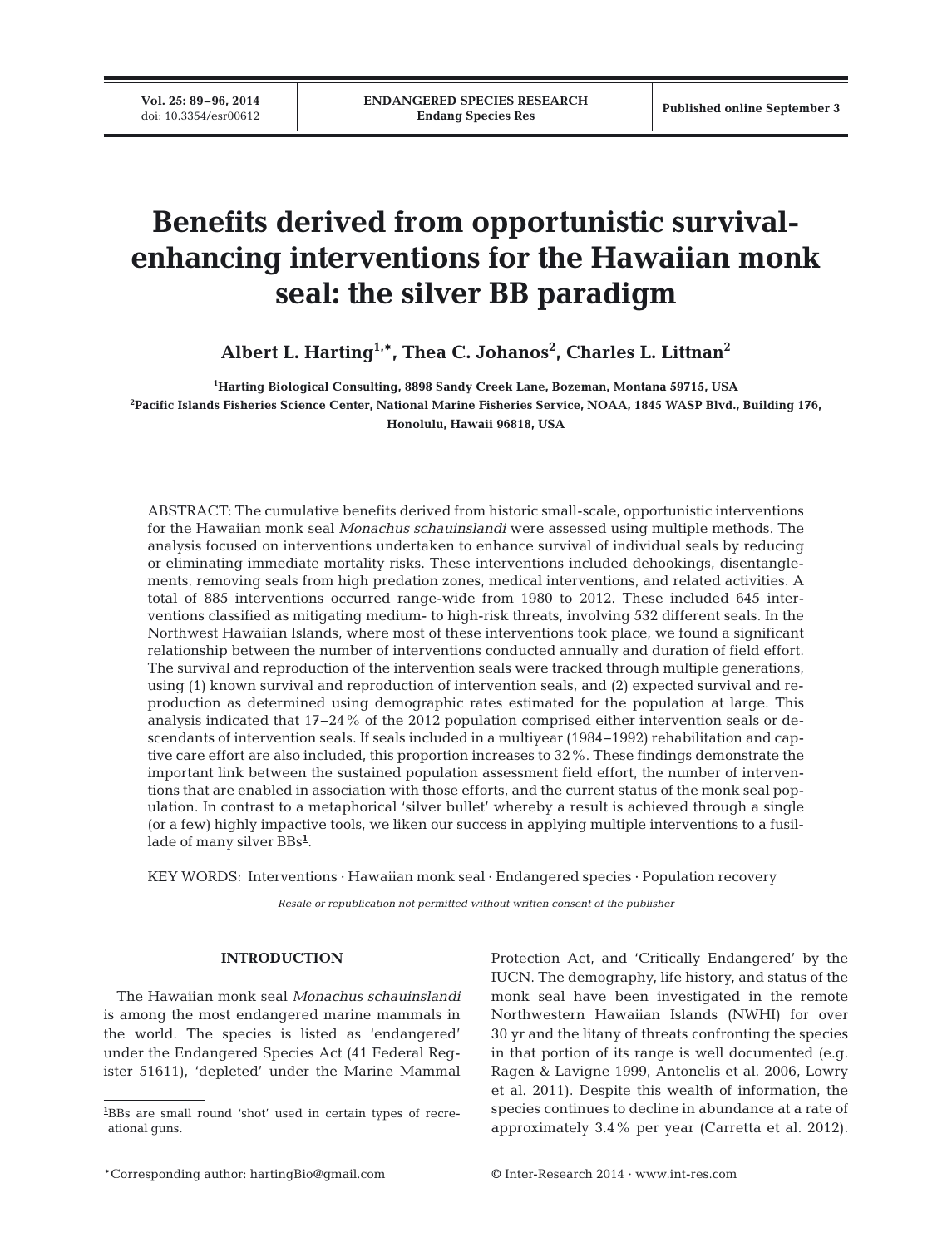Recently, there have been encouraging signs that may portend moderation in the rate of decline for the species. These signs include improvements in juvenile survival at some NWHI sites (National Marine Fisheries Service, unpublished data), as well as an increase in abundance in the Main Hawaiian Islands (MHI) (Baker & Johanos 2004, Baker et al. 2011b). However, at this time, these factors alone are insufficient to reverse the long-term downward population trajectory.

For some species at risk, recovery programs have been designed around one or several high-impact interventions that form the cornerstone of the program, and around which other actions can be tiered to augment or reinforce the net benefit. Those pivotal actions, which may be complex and require considerable investment, are intended to either directly ameliorate the primary factor(s) constraining population growth or, if that is not feasible, provide effective mitigating benefits that enable the species to grow despite persistent pressure from the recognized risks. Familiar examples of species for which the recovery program was (or remains) contingent on a limited set of focal recovery initiatives include: DDT regulation for the bald eagle (Brown 1976) and peregrine falcon (Cade et al. 1997); captive breeding for the black-footed ferret (Lockhart et al. 2005) and the California condor (Toone & Wallace 1994); reintroduction of the gray wolf into Yellowstone National Park (Smith et al. 2003); and harvest regulation for the American alligator (Woodward et al. 1992).

In contrast to the preceding examples, the monk seal is not among those species for which a single pivotal conservation measure has emerged as the unequivocal centerpiece upon which to construct the recovery platform (NMFS 2007). A number of measures, historical and current, have been undertaken to help arrest the species' population decline, and these have certainly provided incremental benefits. These measures, as diffuse as the litany of threats confronting the species, include removal of aggressive males (Johanos et al. 2010), rehabilitation and *in situ* 'headstart' programs for young seals with poor survival prospects (Gilmartin et al. 1986, 2011), mitigations to reduce shark predation on pups (Gobush & Farry 2012), marine debris removal (Donohue et al. 2001), parasite reduction (Gobush et al. 2011), proposed expansion of translocation of juveniles to enhance survival (Baker et al. 2011a, 2013), and various other measures (Lowry et al. 2011). These interventions have been implemented for various lengths of time, for example, on an experimental basis to assess their efficacy (such as deworming and headstart, neither of which proved to be highly effective), as remedial measures to address low survival (rehabilitation), to target ephe meral mortality risks (aggressive male removal), or as long-term measures to address chronic threats (marine debris removal and predation mitigation).

Most of the measures described above were preplanned, required dedicated logistical support, and were instituted as distinct initiatives to address a re cognized threat to survival of multiple seals. However, small-scale, opportunistic interventions to address specific mortality risks affecting one or several seals are also regularly conducted. These actions, conducted during annual field research in the NWHI or year-round in the MHI, include disentanglements, reuniting mother−pup pairs, dehookings, treatment of wounds and abscesses, and similar interventions. While the benefits derived from the specific efforts listed above (i.e. rehabilitation, deworming, etc.) have largely been evaluated, there has been no concerted attempt to assess and quantify the cumulative benefits accrued from these many opportunistic interventions undertaken over many years. In this paper, we evaluate the effects of these historical interventions by examining the numbers of seals directly or indirectly affected by these actions. We also predict the likely returns of these ongoing actions on the present population status.

## **MATERIALS AND METHODS**

Remote field camps were deployed to 6 main breeding subpopulations in the NWHI during most years since the mid-1980s. The duration of the field season varied by site and year, but was generally 3 to 4.5 mo at the more populous sites. Primary tasks included tagging of weaned pups; behavioral observations; collecting assessment data for population enumeration, calculating trend indices, and demographic rates; and documenting known mortality risks and, where appropriate, reducing those risks through direct intervention. This intensive, regular field effort resulted in a high probability  $(>90\%)$  that living seals were resighted at least once during a field season (Baker & Thompson 2007) and provided an exceptionally robust demographic database on which to tier our analysis. Demographic data for the small but growing population of seals in the MHI were collected jointly by staff and by a network of trained volunteer observers (Baker & Johanos 2004, Baker et al. 2011b).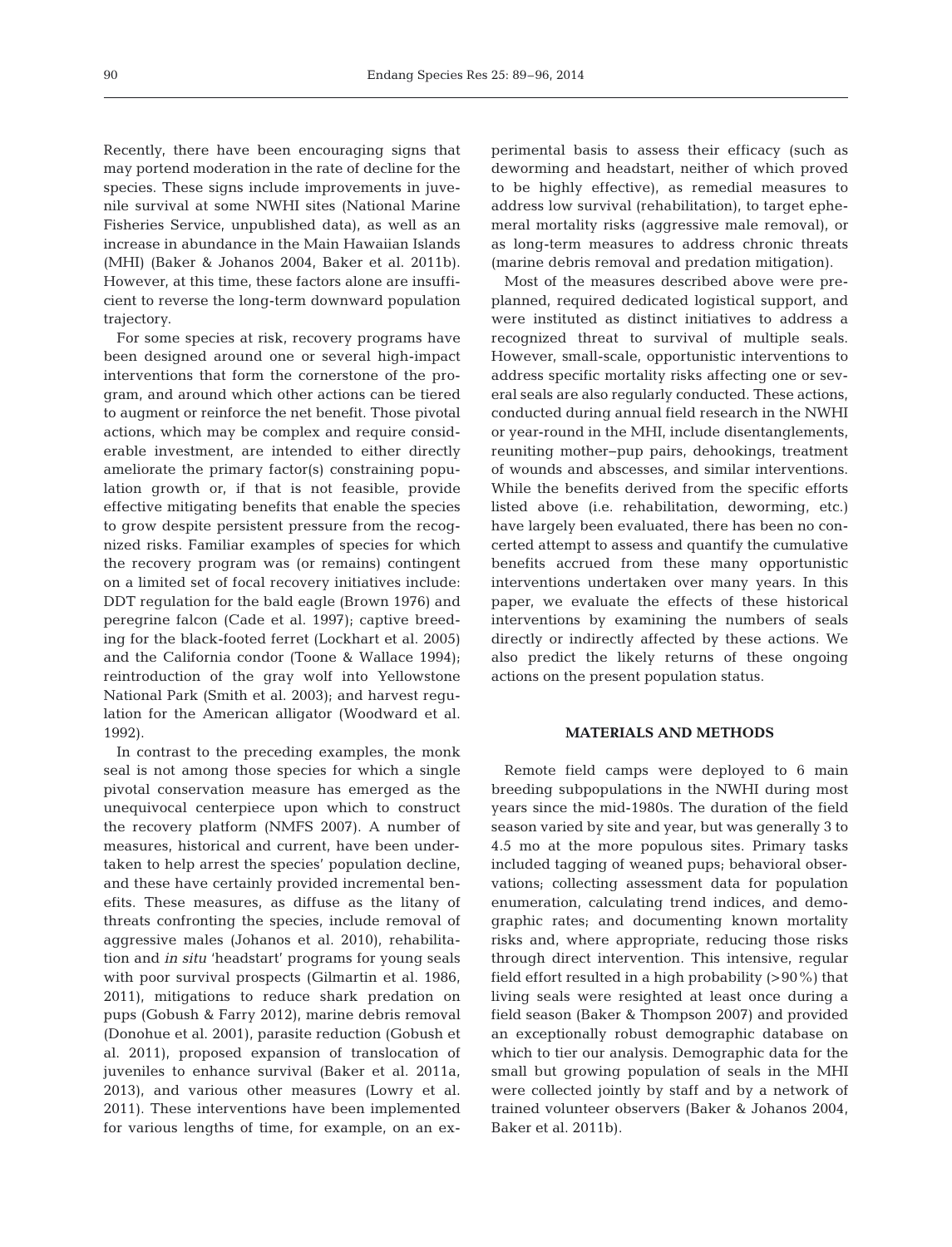#### **Types of intervention**

Our analysis covers opportunistic interventions range-wide, but the emphasis is on the NWHI, where the vast majority of such interventions have historically occurred. We only analyze direct interventions which were undertaken to address a survival risk to a particular seal or seals, and which typically involved handling of a seal. In this context, 'handling' is used loosely to include not only direct physical contact but also indirect contact in which a seal's behavior or location is altered or modified through human intervention, such as hazing (i.e. herd or harass, as necessary) a seal away from an imminent threat. In contrast, indirect interventions are those that are undertaken to ameliorate potential or dispersed risks (such as removing marine debris from beaches and coral reefs, regulating fisheries, controlling public access to sensitive seals or areas, and removing aggressive males or predatory sharks) and are not assessed herein. This is necessary because measuring the benefits associated with indirect interventions is highly subjective and uncertain. In contrast, the benefit of the direct interventions analyzed in this paper is more certain and quantifiable.

We identified 7 types of opportunistic 'survivalenhancement' intervention for this analysis: (1) disentangling/dehooking (with or without restraint); (2) rescue from entrapment or out-of-habitat situation; (3) translocation between islets or, less frequently, between breeding sites; (4) human-assisted pup switch/ $p$ up reunification with mother; (5) detaching an umbilical cord; (6) veterinary/medical intervention or treatment; and (7) other recovery actions to resolve an immediate life-threatening situation, such as hazing off boat ramp, hazing a male that is attacking a pup, etc.

Individual intervention events were assigned a severity code to indicate the relative risk posed by the threat being mitigated (Table 1). Each of the 7 above intervention types could, depending on the

Table 1. Severity codes for denoting relative risks associated with intervention (handling) events for Hawaiian monk seals *Monachus schauinslandi*

| Code.    | Definition                                                                            |
|----------|---------------------------------------------------------------------------------------|
| $\leq$ 0 | No effect $(=0)$ or negative effect on survival $(< 0)$                               |
| 1        | Possibly improved chance of survival                                                  |
| 2        | Probably improved chance of survival                                                  |
| 3        | Seal would have almost certainly died without<br>action, increased chance of survival |

specific scenario, assume different severity levels, but in most cases involved life-threatening situations belonging to the 2 most severe categories (Severity 2 and 3: Table 1). Generic guidelines for the case-specific assignment of severity codes were developed, but some discretion remained with the original observer or reviewer for assessing the severity and probable outcome associated with each situation. Cases occurring prior to 1995, when standardized coding of intervention events was instituted, were retrospectively categorized and coded from descriptions in field notes and other sources on file.

In the NWHI, the opportunity to conduct survivalenhancing interventions was contingent on field team presence in seasonal camps. We therefore investigated the relationship between field effort and the number of interventions conducted each year. For this purpose, effort was defined as the sum of the effort days at all NWHI sites combined, and the relationship was evaluated using simple linear regression. The situation in the MHI differed in that year-round observations and volunteer reporting enabled interventions at any time of year, with less direct dependency on staff observations or field effort. Therefore, we did not attempt to evaluate the relationship between number of interventions and effort in the MHI.

## **Lineage analysis**

We estimated the numbers of seals alive (as of 2012), which had either been handled for interventions or were descended from an intervention seal. This estimate extended to 3 generations, hereafter referred to as the handled seals ('parents' for purposes of the lineage analysis), the F1 (progeny of the intervention seals) and the F2 generation (progeny of the F1). This lineage analysis was approached in 2 ways. The first approach relied on direct observations (survival and reproduction) for known seals as compiled from historical data archived in the monk seal database. That is, we tracked the fate of individual seals throughout their lifespan to determine how many intervention seals remained in the population in 2012, whether they produced known progeny (first or second generation), and to determine whether those descendants were also in the current population. The shortcoming of this approach is that the historical reproductive data are incomplete or limited due to uncertain maternity and incomplete temporal and spatial coverage (Harting 2002, Harting et al. 2007). Consequently, counting only known offspring underestimates the actual reproduction, and the abil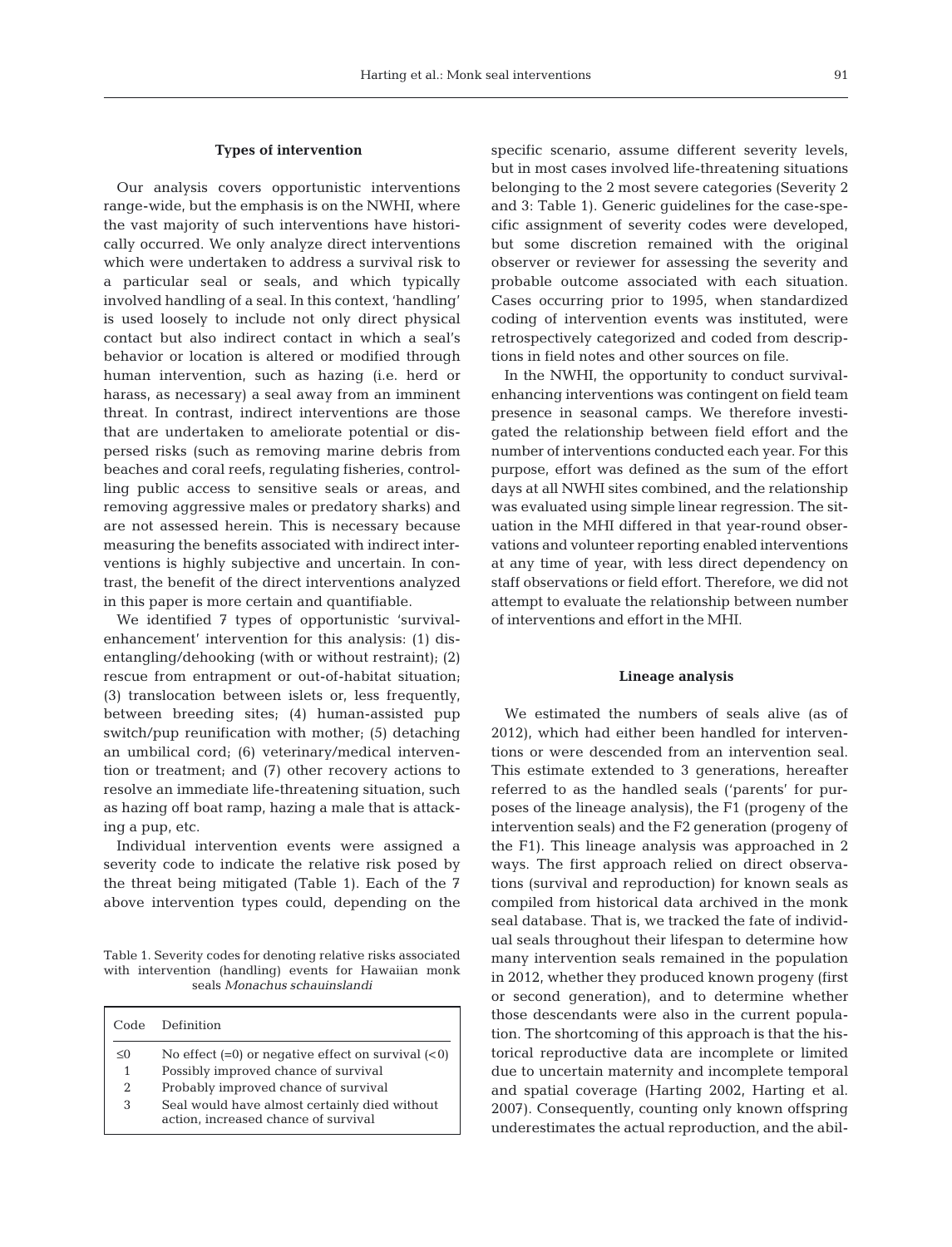ity to track lineages through multiple generations becomes unreliable.

Our second approach circumvented the observability bias by estimating the expected number, survival, and reproduction of F1 and F2 seals using demographic rates for the population at large. This approach required the assumption that the survival and reproductive rates of the intervention lineage seals did not differ from those of other seals in the population. The age-specific survival rates used for this approach were derived by pooling tag-resight data over all sites and years. Two contrasting sets of reproductive rates (for Laysan Island [LAY] and French Frigate Shoals [FFS]) were used to estimate F1 and F2 reproduction. These 2 sites have the longest and most complete reproductive data sets, and represented the extremes (highest and lowest, respectively) of the fitted rates for the NWHI (Harting et al. 2007).

### **RESULTS**

#### **Number of survival-enhancing interventions**

Between 1980 and 2012, 885 interventions belonging to one or more of the 7 survival-enhancing types (Table 2) occurred, including 698 incidents to mitigate risks of Severity 2 or 3 (Table 3). These interventions involved 645 individual seals (i.e. individually distinguishable seals, having either a permanent or withinseason temporary ID) for all severities, and 532 seals for Severity 2 and 3. The majority mitigated entanglements in marine debris or hookings, or involved translocating animals from higher- to lower-risk areas.

Table 2. Number of occurrences for the 7 survival-enhancing categories as recorded for 885 interventions, 1980−2012, for Hawaiian monk seals *Mona chus schauinslandi*. Note that some events were classified with more than one code so that the total number of occurrences from column 2 exceeds 885. All severities (0−3) are included

| Description                                                                                                                                          | No. of<br>events |
|------------------------------------------------------------------------------------------------------------------------------------------------------|------------------|
| Disentangling/dehooking (with or without restraint)                                                                                                  | 275              |
| Rescue from entrapment or out-of-habitat situation                                                                                                   | 37               |
| Translocation between islets or large-scale movement                                                                                                 | 284              |
| Human-assisted pup switch/pup reunites                                                                                                               | 113              |
| Detaching of umbilical cord                                                                                                                          | 25               |
| Vet/medical intervention or treatment                                                                                                                | 59               |
| Other recovery action to resolve an immediate life threatening<br>situation, can include hazing off boat ramp, hazing a male<br>off a pup or similar | 120              |

Table 3. Number of interventions and number of permanently identified Hawaiian monk seals *Monachus schauinslandi* in each severity category. Second column also gives the number in each category by region (Northwestern Hawaiian Islands [NWHI] or Main Hawaiian Islands [MHI]) in parentheses. Individual seals may be involved in multiple interventions of different severities. Here, seals are tallied in 1 row only, corresponding to the highest severity level of all interventions they were involved in

| Severity<br>level | No. of interventions<br>(NWHI, MHI) | No. of seals<br>(females) |
|-------------------|-------------------------------------|---------------------------|
| 0                 | 90 (66, 24)                         | 29(10)                    |
| 1                 | 97 (55, 42)                         | 51 (30)                   |
| $\overline{2}$    | 213 (177, 36)                       | 130 (73)                  |
| 3                 | 485 (466, 19)                       | 402 (209)                 |
| Total             | 885 (764, 121)                      | 612 (322)                 |

The number of interventions generally increased over the years that regular field camps were deployed in the NWHI (Fig. 1). However, there was considerable scatter in the pattern as field teams addressed unusual or specific mortality risks at some sites or in some years. Examples of specific interventions that contributed to single- or multiple-year spikes in numbers of survival-enhancing interventions included mitigations to reduce shark predation risks on pups at FFS (especially 2002−2004) and efforts to haze aggressive males away from weaned pups at Kure Atoll (2010−2011).

Effort has been consistently high at most sites since the early 1990s, but has become somewhat irregular in re cent years. A regression of the number of survival-enhancing events on annual effort (sum of field season duration at all sites) was significant when all sites were combined (p = 0.03,  $F_{1,30} = 5.372$ ). The

> relationship was improved when FFS, where interventions to address shark predation typically involved additional dedicated personnel, was omitted from the analysis ( $p = 0.0003$ ,  $F_{1,30}$  $= 16.595$ ; Fig. 2).

#### **Lineage analysis**

There were 532 uniquely identifiable seals involved in survivalenhancing interventions of Severity 2 and 3. Of those handled seals, 139 survived to 2012, including 71 females (Table 4). Through 2012, the female intervention seals (including those alive in 2012 as well as those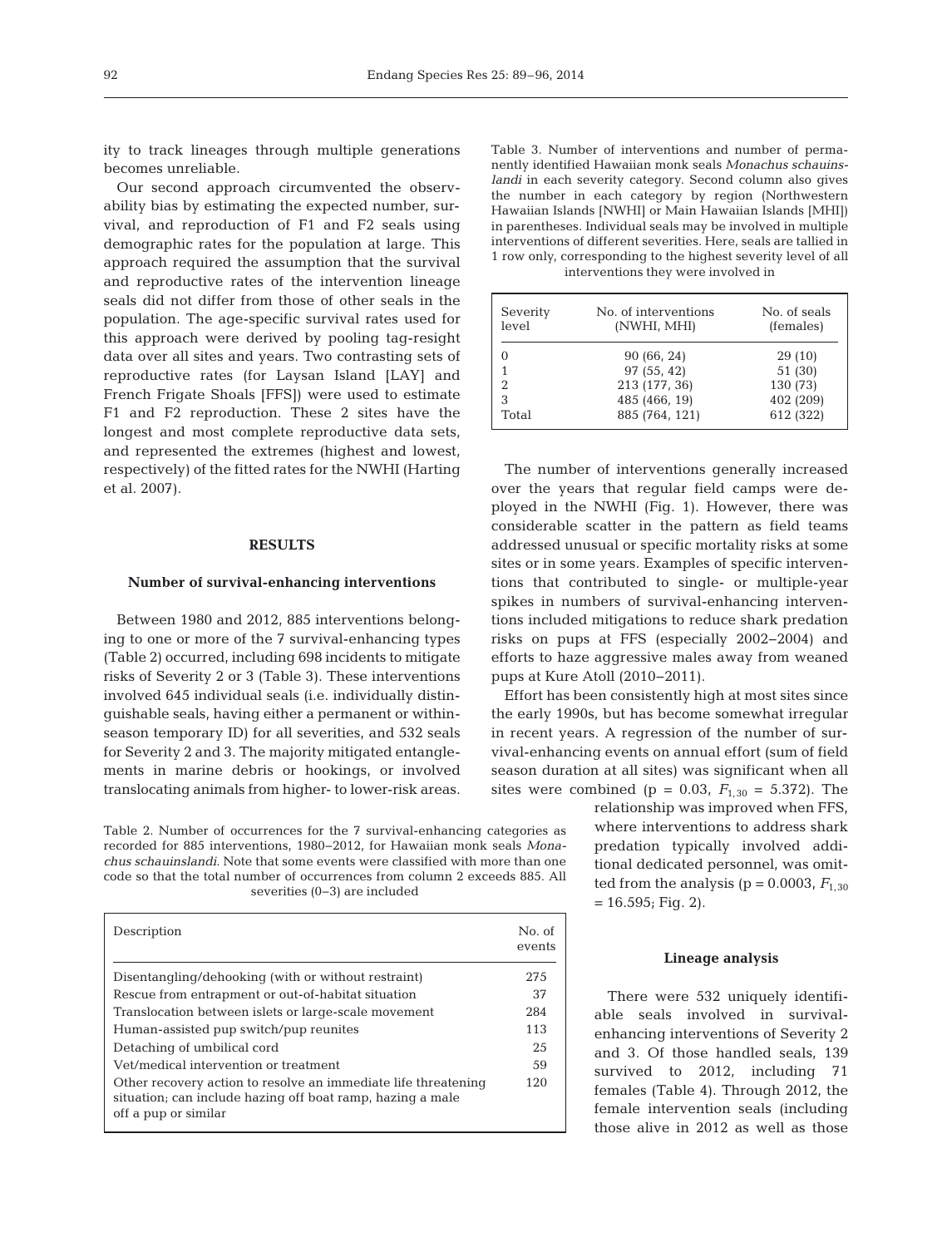

Fig. 1. Number of survival-enhancing interventions (Severity 2 and 3, see Table 1) to benefit Hawaiian monk seals Mona*chus schauinslandi* conducted in the Northwest Hawaiian Islands. (NWHI)



Fig. 2. Number of survival-enhancing interventions (Severity 2 and 3, see Table 1) to benefit Hawaiian monk seals *Monachus schauinslandi* versus aggregated field effort in the Northwest Hawaiian Islands, excluding French Frigate Shoals, 1980−2012 (dashed line: linear regression, p = 0.0003,  $F_{1,30} = 16.595$ 

that had previously died) produced 147 known pups, with 54 of those F1 descendants still alive in 2012, including 29 females. Extending the analysis one additional generation (F2), there were 15 known pups born to F1 females, with 5 of those alive in 2012, including 1 female. Combining all 3 generations gives 694 seals known to belong to the intervention lineages, with 198 still alive, including 101 females. These estimates are biased low because, although a parturition was confirmed (by observing an intervention seal tending a pup), many pups were not Table 4. Lineage analysis for Hawaiian monk seals *Monachus schauinslandi* involved in survival-enhancing interventions, using 3 different methods: known ID seals (known survival and maternity of F1 and F2 generations, with number of females in parentheses); expected production using Laysan Island (LAY) reproductive rates; and expected production using French Frigate Shoals (FFS) reproductive rates. The latter 2 methods applied age-specific survival rates for the F1 and F2 generations as estimated by pooling observed survival over all Northwest Hawaiian Islands sites and years. Percentages in the last column represent the proportion of the 2012 monk seal population comprised of intervention lineage seals, as computed for each of the 3 methods

|                                        | No. of seals    | No. alive       |  |  |  |  |
|----------------------------------------|-----------------|-----------------|--|--|--|--|
|                                        | handled or born | in 2012         |  |  |  |  |
|                                        |                 |                 |  |  |  |  |
| Known IDs only                         |                 |                 |  |  |  |  |
| Handled seals                          | 532 (282)       | 139 (71)        |  |  |  |  |
| F1                                     | 147 (74)        | 54 (29)         |  |  |  |  |
| F2                                     | 15(8)           | 5(1)            |  |  |  |  |
| Total                                  | 694 (364)       | 198 (101) (17%) |  |  |  |  |
| High reproductive estimate (LAY rates) |                 |                 |  |  |  |  |
| Handled seals                          | 532             | 139             |  |  |  |  |
| F1                                     | 195             | 97              |  |  |  |  |
| F2                                     | 59              | 35              |  |  |  |  |
| Total                                  | 786             | 271 (24 %)      |  |  |  |  |
| Low reproductive estimate (FFS rates)  |                 |                 |  |  |  |  |
| Handled seals                          | 532             | 139             |  |  |  |  |
| F1                                     | 131             | 64              |  |  |  |  |
| F2                                     | 25              | 14              |  |  |  |  |
| Total                                  | 688             | $217(20\%)$     |  |  |  |  |
|                                        |                 |                 |  |  |  |  |

assigned permanent IDs (by tagging or natural markings) until after weaning, at which time their maternity often becomes uncertain. Only those pups that we could confidently associate with an intervention seal were admitted to our analysis.

In contrast to known observed births, the expected production by in tervention seals, as calculated using the LAY fitted age-specific reproductive curve, was approximately 195 F1 seals (as compared with the 147 observed F1 pups mentioned above), with 97 of those seals expected alive in 2012 (Table 4). The expected F2 production was 59 seals, with 35 likely to remain alive. Combining all 3 generations gives a total of  $271$  seals (139 handled seals  $+97$  F1  $+35$  F2) expected in the current population. Applying the same procedure but substituting the FFS reproductive rates for the LAY rates yields 217 seals expected in the current population.

The 3 different methods for estimating the survival and reproduction of seals belonging to the intervention line ages yielded a range of 198−271 for the number of living seals which were either directly involved in survival-enhancing interventions or are descendants of those seals. One way to view the net effect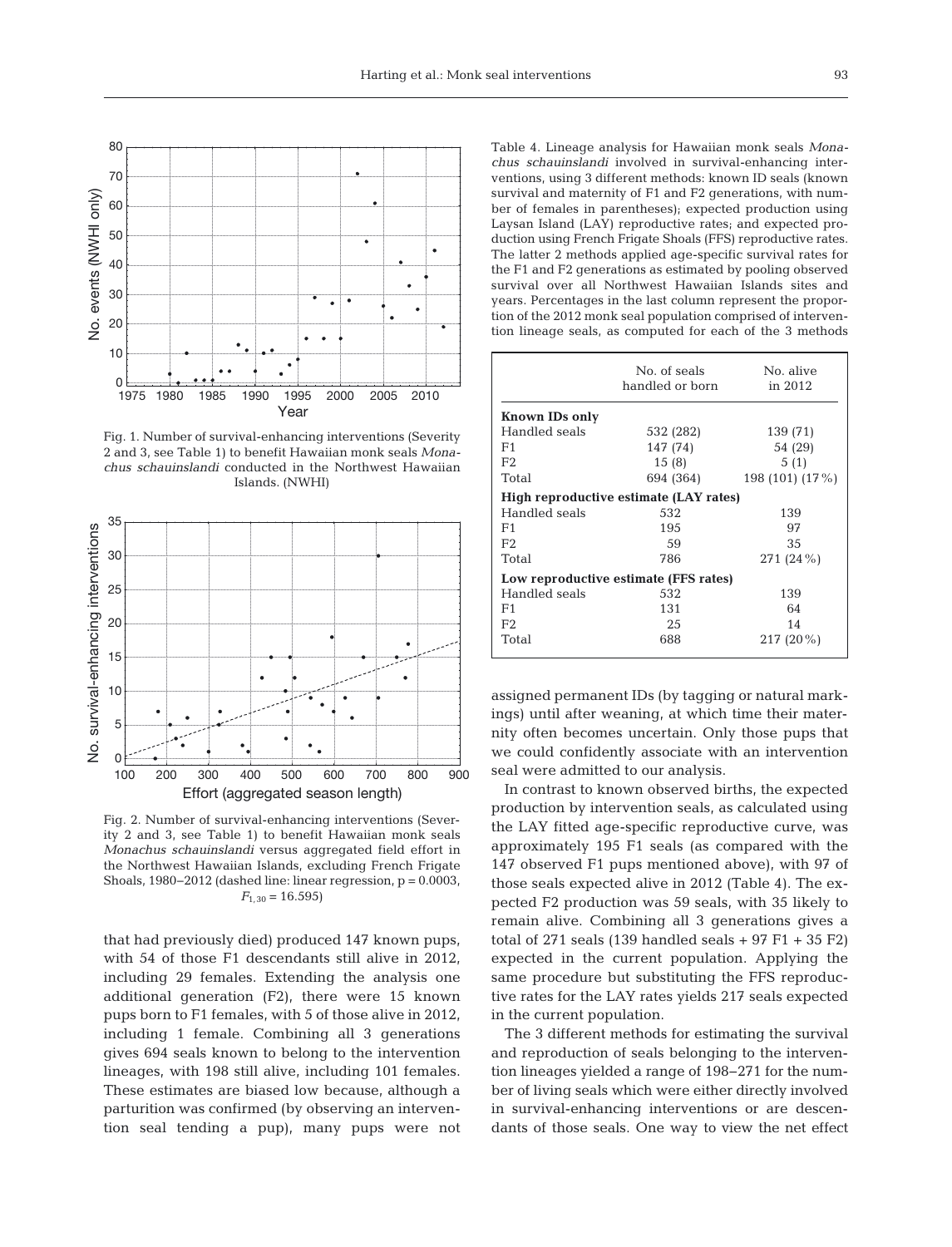achieved through many years of small-scale interventions is to consider the proportion of the current population which is directly or indirectly associated with these actions. The best estimate for monk seal abundance in 2012 (including the NWHI and MHI) is 1153 seals (J. D. Baker pers. comm.). Using this value, the 198−271 seals either known or expected (from applying estimated demographic rates) to be alive in 2012 equates to 17−24% of the population.

## **DISCUSSION**

Those charged with recovery of endangered species, using finite and often diminishing resources, must grapple with the difficult task of determining what conservation measures will yield the greatest demographic returns per unit investment. Consequently, new recovery initiatives, particularly those that are controversial or will require substantial commitment of resources, should undergo a rigorous preevaluation of their likely contribution to the species' recovery (e.g. for monk seals, Baker et al. 2013, NMFS 2014).

Sophisticated new approaches for the quantitative evaluation of alternative management plans, such as Management Strategy Evaluation (MSE; e.g. Smith et al. 1999), have been widely adopted in fisheries management programs and, more recently, are being applied to aid management decisions for other taxa (e.g. Milner-Gulland et al. 2010). We anticipate that MSE and its kindred techniques will become increasingly common for elucidating the expected returns from high-investment initiatives in wildlife conservation. In contrast, the interventions we examined here were undertaken opportunistically and hence were not preceded by a formal evaluation to predict their benefits. However, because these actions were conducted in tandem with ongoing field work, they were relatively inexpensive and this retrospective evaluation is an acceptable alternative to the preferred paradigm of rigorous pre-evaluation.

It is reasonable and appropriate to ask how much has actually been achieved through the considerable investment in several decades of field presence and core research for the Hawaiian monk seal. Data on life history and demographics are of value only insofar as they contribute to the welfare of the species, as evidenced by the translation from data to conservation initiatives. In that context, conservationists are obliged to continually reevaluate their priorities and conduct triage on those components of their programs which have no discernible link to population recovery, and which arguably consume resources that might be redirected to greater advantage (Bottrill et al. 2008). We are heartened by the findings reported herein because they reinforce our intuition that, in addition to the wealth of scientific data on monk seal biology which has been amassed over the last 30 yr, the greater goal of monk seal recovery has also been incrementally enhanced through the sustained field efforts. Arguably, even if purely research objectives could be achieved through an abbreviated field effort, the associated forfeiture of opportunistic interventions would hinder the species' recovery.

Our analysis indicated that the number of inter vention lineage seals which were either known or ex pected to have been alive in 2012 comprises 17−24% of the current population. The lower value, 17%, is derived from tracking seals with known IDs and is certainly an underestimate, while the 24% could arguably err on the high side if the demographic performance of the handled seals and their offspring was less favorable than that estimated for LAY seals. Using the FFS rates gives an intermediate value of 20%. While there are other elaborations and refinements that could be incorporated into this analysis, each with its own set of caveats and assumptions, we believe that the multiple methods we present provide a reasonable range from which to gauge the probable cumulative effects of the interventions.

These findings suggest that opportunistic interventions have been instrumental in preserving a substantial number of seals in the population and have thereby constrained the rate of decline. We have been careful to avoid overreaching by asserting that a substantial proportion (17−24%) of the population owes its existence to the sustained effort expended toward small-scale interventions, and acknowledge that there is uncertainty regarding the ultimate outcome for each situation had no intervention occurred. Some risks would have undoubtedly been resolved with no intervention (e.g. a seal that managed to free itself from an entanglement), but many others would likely have culminated in serious impairment or death. Limiting the analysis to incidents of Severity 2 and 3 eliminated much of this uncertainty, and helps to define a likely lower bound for assessing the effectiveness of these interventions.

We observed a strong relationship between the number of interventions and the aggregate length of the annual field seasons in the NWHI. The ability to conduct small-scale opportunistic interventions in the NWHI is contingent on researchers' presence there, which, in most years, is limited to several months from spring through late summer. We can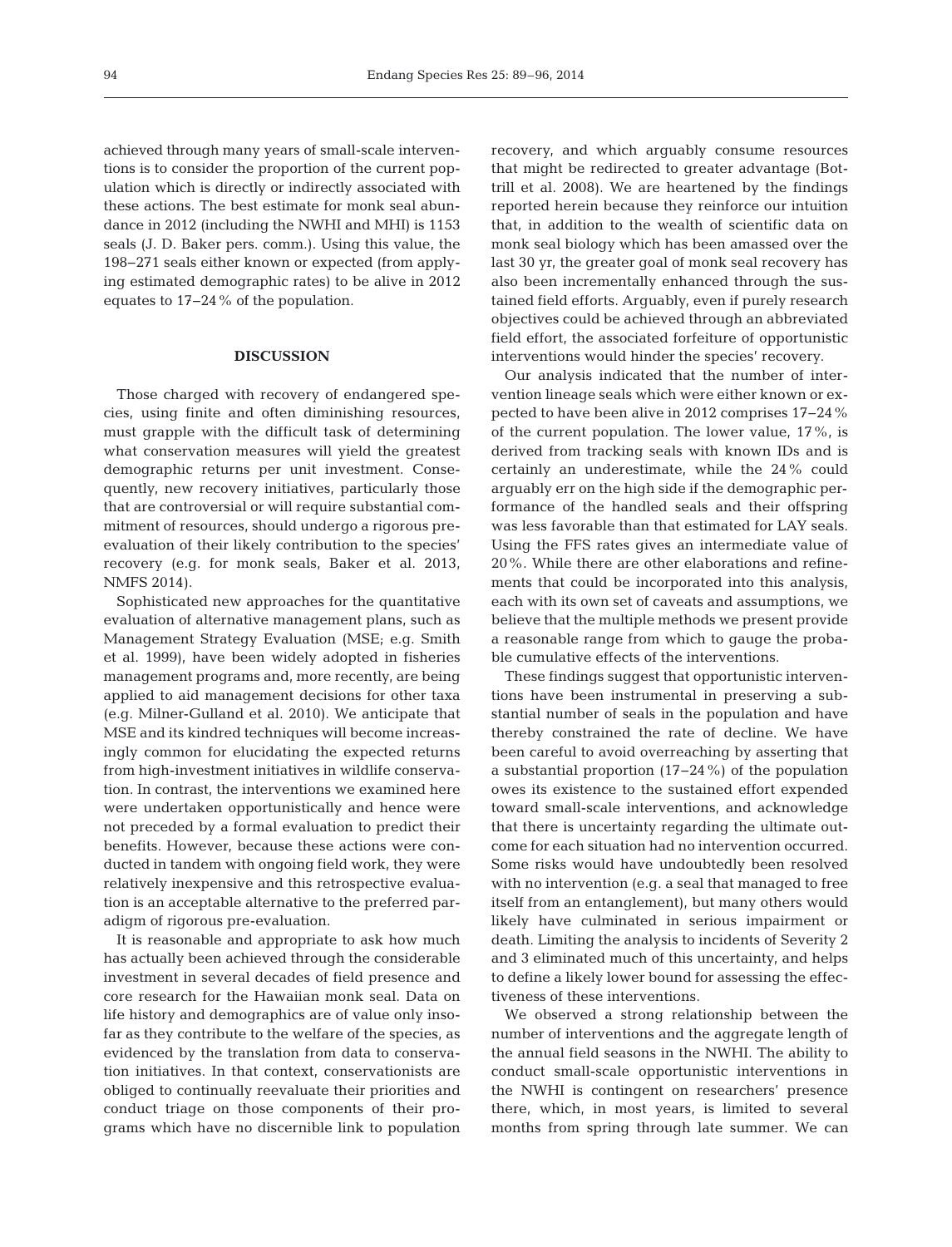speculate as to how many additional interventions might accompany longer field seasons, but it is noteworthy that most of the attrition in numbers of young seals occurs during the 'observational shadow' be tween the end of one field season and commencement of the next. However, limited data from extended field seasons suggest that the frequency of interventions would decline during the non-pupping seasons, although risks such as hookings and entanglements are likely to persist throughout the year. In the MHI, our ability to engage in small-scale interventions is limited more by spatial access than by temporal limitations. Hazards exist year round, although in differing intensities, but many seals haul out in remote areas of the MHI that are not patrolled on a regular basis and hence remain inaccessible for either observation or, where warranted, intervention.

The benefits we describe, while considerable, do not capture the full breadth of activities or outcomes associated with monk seal conservation. In addition to the previously mentioned interventions (headstart, rehabilitation, and removal of aggressive males and/or sharks), a broad array of habitat protection measures have also been implemented, including designated fishery exclusion zones (Antonelis et al. 2006) and limits on beach access in areas deemed sensitive for seals. These activities have served, singly or in concert, to preserve seals in the population but, for most of these actions, it is difficult to fully quantify or estimate their contribution in terms of the number of seals added or retained in the population. However, a similar lineage analysis as presented here was previously conducted with regard to the rehabilitation program (Gilmartin et al. 2011). In cluding those rehabilitated female seals with the intervention lineage already presented here brings the upper range of those 2 lineages combined to 32% of the 2012 population.

The most important conclusion to emerge from our analysis is this. In our quest to elucidate and under take the more ambitious recovery actions — those that are grandiose in scope and potentially lucrative in terms of demographic rewards — we should not dismiss the incremental returns that accrue over time from many small-scale, seemingly insignificant interventions. While these may not be the sort of initiatives that are widely celebrated in the press or that garner exuberant accolades from fellow conservationists, they may prove cumulatively integral to the long-term recovery effort. Our analysis indicates that this is certainly true for the monk seal, and we suspect it is true for a host of other endangered species for which no silver bullet has been found to propel the species toward recovery. In cases such as ours, rather than an elusive silver bullet, we must rely instead upon a great many silver BBs — modest actions that serve to collectively fortify the population until such time as natural processes become favorable for population growth and eventual recovery.

*Acknowledgements*. None of the interventions described in this paper would have taken place without the dedicated effort by the many individuals who have served in the monk seal field camps over the last 30+ years. Their vigilance and dedication in detecting and addressing survival risks is, as our analyses has demonstrated, key to the species' welfare. We also thank everyone in the NOAA Fisheries' Hawaiian Monk Seal Research Program for carefully reviewing the archival data to enumerate and classify all of the interventions reviewed in this paper. Jason Baker provided valuable suggestions throughout this project, including recommendations concerning the scope and approach, as well as reviews of the draft document. Finally, we thank Dr. Daniel Goodman (1945−2012), long-time monk seal advocate and a former member of the Hawaiian monk seal Recovery Team. It was Dan who wryly observed at one Recovery Team meeting: 'Data for data's sake is seductive, but the objective is recovery, rather than the most perfectly chronicled decline in history.' It is in that spirit that these interventions, rescuing one seal at a time but always mindful of their incremental role in species recovery, were undertaken.

#### LITERATURE CITED

- Antonelis GA, Baker JD, Johanos TC, Braun RC, Harting AL [\(2006\) Hawaiian monk seal](http://dx.doi.org/10.1890/03-5121) *(Monachus schauinslandi)*: status and conservation issues. Atoll Res Bull 543:75−101
- ► [Baker JD, Johanos TC \(2004\) Abundance of the Hawaiian](http://dx.doi.org/10.1016/S0006-3207(03)00181-2) monk seal in the main Hawaiian Islands. Biol Conserv 116: 103−110
- ► [Baker JD, Thompson PM \(2007\) Temporal and spatial varia](http://dx.doi.org/10.1111/j.1748-7692.2010.00395.x)tion in age-specific survival rates of a long-lived mammal, the Hawaiian monk seal. Proc Biol Sci 274: 407−415
- ▶ [Baker JD, Becker BL, Wurth TA, Johanos TC, Littnan CL,](http://dx.doi.org/10.1016/j.biocon.2011.07.030) Henderson JR (2011a) Translocation as a tool for conservation of the Hawaiian monk seal. Biol Conserv 144: 2692−2701
- ▶ [Baker JD, Harting AL, Wurth TA, Johanos TC \(2011b\) Dra](http://dx.doi.org/10.1111/j.1748-7692.2010.00395.x)matic shifts in Hawaiian monk seal distribution predicted from divergent regional trends. Mar Mamm Sci 27: 78−93
- ▶ [Baker JD, Harting AL, Littnan CL \(2013\) A two-stage](http://dx.doi.org/10.3354/esr00506) translocation strategy for improving juvenile survival of Hawaiian monk seals. Endang Species Res 21:33-44
- ► [Bottrill MC, Joseph LN, Carwardine J, Bode M and others](http://dx.doi.org/10.1016/j.tree.2008.07.007) (2008) Is conservation triage just smart decision making? Trends Ecol Evol 23:649-654
	- Brown L (1976) Birds of prey: their biology and ecology. Hamlyn, London
	- Cade TJ, Enderson JH, Kiff LF, White CM (1997) Are there enough good data to justify de-listing the American peregrine falcon? Wildl Soc Bull 25:730-738
	- Carretta JV, Oleson E, Weller DW, Lang AR and others (2013) U.S. Pacific Marine Mammal Stock Assessments: 2012. NOAA Tech Memo NMFS-SWFSC-504. US De partment of Commerce, SWFSC, Santa Cruz, CA